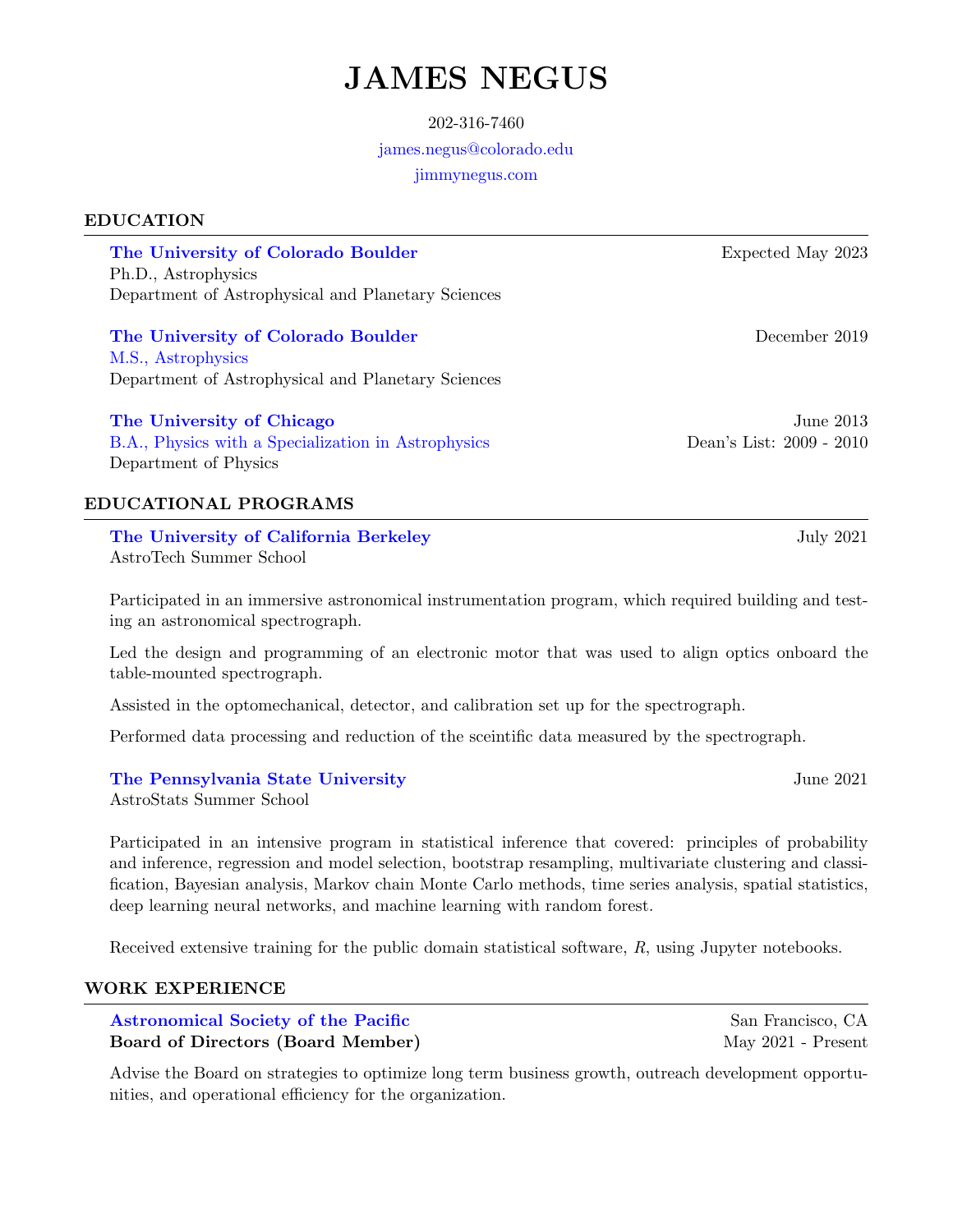# Board of Directors (Junior Board Fellow) February 2019 - May 2021

Added the voice of an early career professional astronomer to the Board.

Served on the following committees: Development, Awards, and Diversity.

# [The University of Colorado Boulder](https://www.colorado.edu/about) and the University of Colorado Boulder and the Boulder, CO Graduate Teaching Assistant August 2017 - April 2020

Served as a teaching assistant for the following undergraduate courses:

Astronomical Observations and Instrumentation (14+ student classroom).

Black Holes (160+ student classroom).

Introductory Astronomy (two 20+ student labs and a 200+ student classroom).

Evaluated lab reports, demonstrated lab procedures, conducted exam reviews, and hosted office hours.

# [Radiometrics Corporation](http://radiometrics.com/) and the set of the set of the Boulder, CO

Sodar Product Line Manager April 2016 - July 2017

Subject matter and engineering design expert on Sonic Detection And Ranging Systems (SoDARS).

Managed documentation, business growth, software development, product improvements, and roadmap for Radiometrics' sodar product line.

Approved all changes to the sodar product line BOM and software/firmware; ensured change control documents were created and properly completed.

Vetted all customer-facing sodar technical documentation, including technical specifications, operator manuals, and TechNotes/Service Bulletins.

Participated in customer training and installation support as needed to meet customer commitments.

# RMA Manager/ Project Analyst/ IT April 2015 - April 2016

Analyzed boundary layer physics for microwave retrievals of thermodynamic atmospheric profiles utilizing Python routines.

Worked closely with NASA's JPL and the National Radio Astronomy Observatory to improve observations of boundary layer physics.

Generated operating and procedural manuals for instrument production, testing, quality control, engineering, and administration.

Managed in-house IT support for local servers, virtual machines, network firewalls, user PCs, printers, and employee devices.

### Engineering Intern November 2014 - April 2015

Aided in the development of an artificial neural network to deliver boundary layer thermodynamic data vital for accurate high-impact local weather forecasting and atmospheric remote microwave sensing retrievals.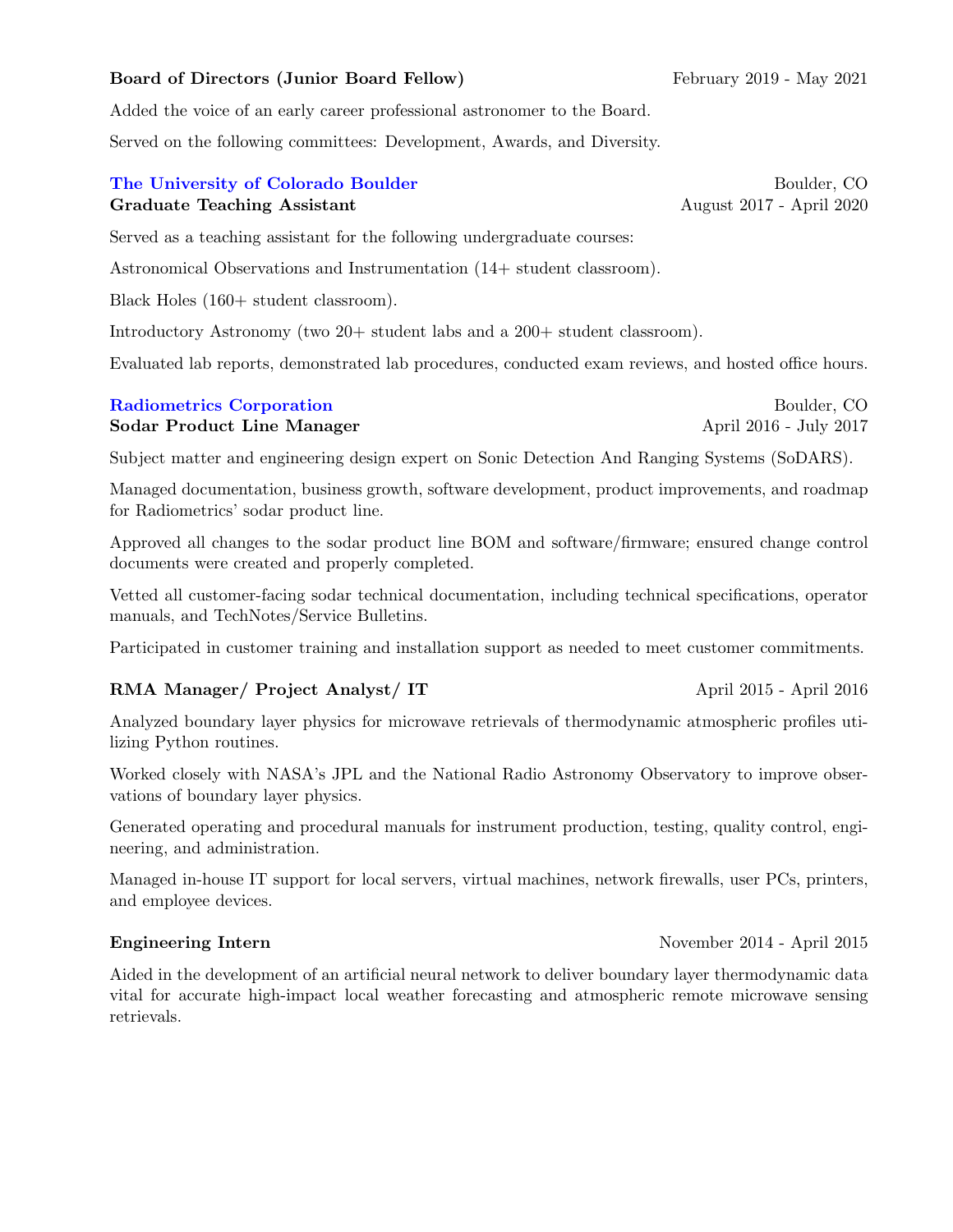### RESEARCH EXPERIENCE

# [The University of Colorado Boulder](https://www.colorado.edu/about) and the University of Colorado Boulder and Boulder, CO Graduate Research Assistant July 2017 - Present

Analyze galactic spectra in the SDSS's Mapping Nearby Galaxies at APO (MaNGA) catalog, which consists of 10,000 galaxies observed with Integral Field Unit (IFU) spectroscopy.

Identify high ionization and broad lines emission signatures of Active Galactic Nuclei in MaNGA to determine their physical characteristics and population size within the catalog.

# [The University of Chicago](https://www.uchicago.edu/about/) Chicago Chicago, IL

Exoplanet Student Researcher March - June 2013

Considered transit spectroscopy techniques to detect exomoons around exoplanets using the Kepler Space Telescope.

# [Laboratory for Atmospheric and Space Physics](http://lasp.colorado.edu/home/about/) Boulder, CO Solar Physics REU Research Assistant June - August 2012

Analyzed live streams of solar data from the Geostationary Operational Environmental Satellite (GOES) and instruments on NASA's Solar Dynamics Observatory (SDO) using IDL programming language.

Worked on the development of an artificial neural network to better classify and predict solar flares.

Presented research results to scientists from the Laboratory for Atmospheric and Space Physics, National Center for Atmospheric Research, High Altitude Observatory, and the Space Weather Prediction Center.

# [National Radio Astronomy Observatory, Green Bank](https://greenbankobservatory.org/about/) Green Green Bank, WV Radio Astronomy Research Assistant July 2010

Mapped the galactic plane along with extragalactic regions using data acquisition software linked to the University of North Carolina's SKYNET operation, an internationally distributed network of radio telescopes in Chile and several regions in the US and Europe.

Assisted in the construction of a ground-based antenna to detect radio emission from Jupiter.

Presented research results to scientists and graduate students from UNC-Chapel Hill.

# ORGANIZATIONS & LEADERSHIP

[Fiske Planetarium](https://www.colorado.edu/fiske/about-fiske) : ["Science Under the Dome" Talk Series](https://www.colorado.edu/fiske/showtimes/live-talks/science-under-dome) Boulder, CO President August 2020 - Present

Advise members on the direction of the organization, manage formal documentation (e.g., the bylaws, university proceedings, and financial statements), recruit new members, interview and evaluate speaker applicants, and facilitate presenter talks.

# Public Talk Coordinator August 2019 - Present

Interview and evaluate speaker applicants.

Help accepted speakers develop a professional-quality presentation to deliver to the CU community and general public.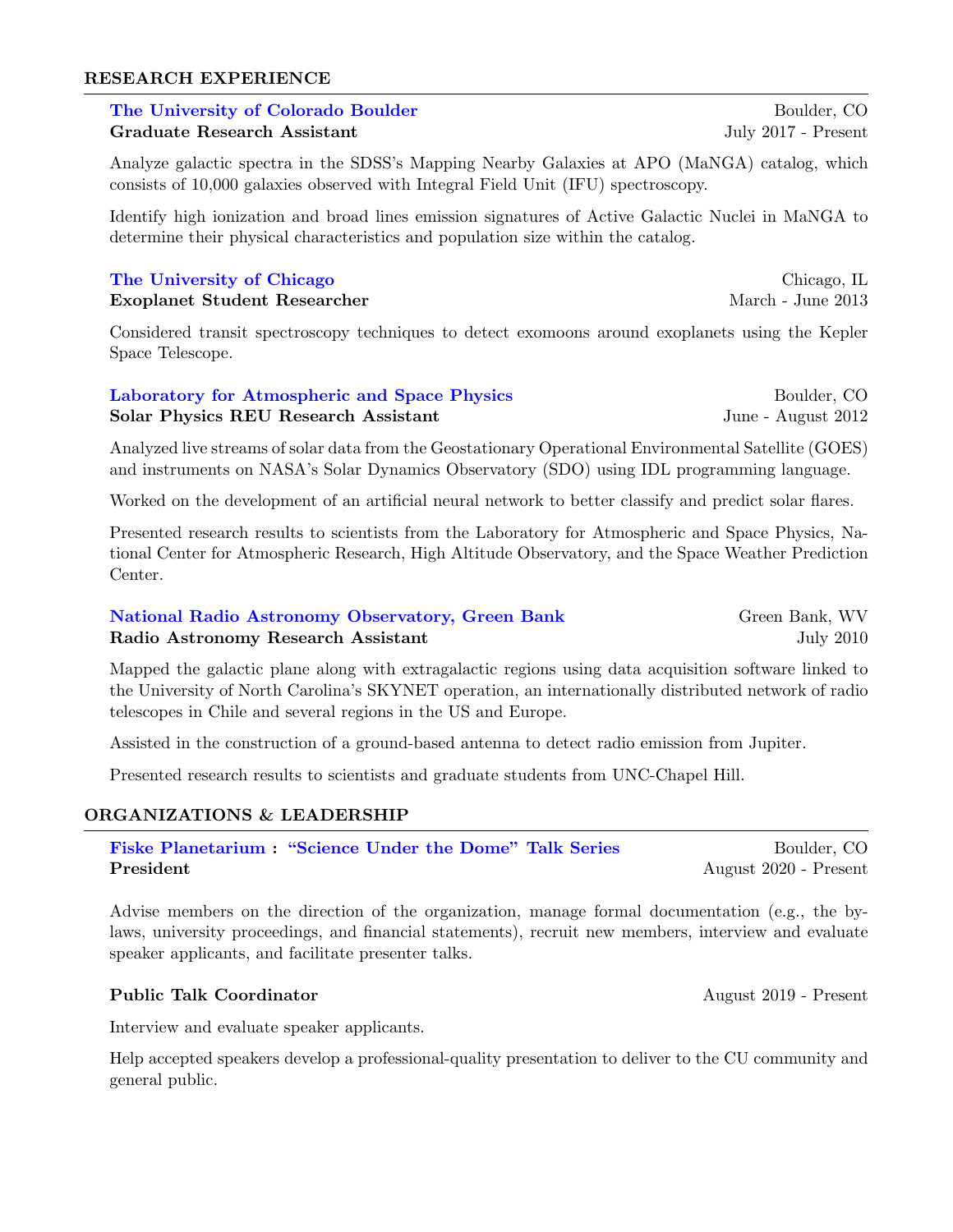# [Mercury Magazine](https://astrosociety.org/news-publications/mercury-magazine/overview.html) San Francisco, CA

Contribute research based articles to the magazine.

Write articles for the site that summarize current astronomical peer reviewed publications.

Provide edits for pieces written by fellow Astrobites authors.

# [Astronomical Society of the Pacific](https://astrosociety.org/) San Francisco, CA Member February 2019 - Present

Receive the quarterly magazine, "Mercury", which provides updates on the latest astronomical research.

| <b>Science Buffs</b> | Boulder, CO           |
|----------------------|-----------------------|
| Writer               | June 2018 - June 2021 |

Contribute research based articles to the site.

# ["Astropals"](https://orgsync.com/174321/chapter) Peer Mentoring [\(The University of Colorado Boulder\)](https://www.colorado.edu/about) Boulder, CO Co-Founder & Board Member August 2018 - Present

Strategized the roadmap for the organization, designed workshops to help graduate students navigate the challenges of graduate school, and recruited a diverse group of participants to help promote a sense of community in CU Boulder's Astrophysical and Planetary Sciences Department.

# **[American Astronomical Society](https://aas.org/about-aas)** National **National** Member February 2018 - Present

Attend annual conferences designed to showcase pioneering research within the astronomical research community.

[Sommers-Bausch Observatory](https://www.colorado.edu/sbo/about-sommers-bausch-observatory) **Boulder**, CO **Outreach Volunteer** August 2017 - Present

Host observing nights utilizing the observatory's two 20" Cassegrain telescopes.

Advocate for public participation in open-house observing nights.

Volunteer for the annual "Astronomy Day" event at the observatory, which hosts over 1,000 local K-12 students.

# [Scale Model Solar System Campaign](https://www.dailycamera.com/2019/06/21/cu-boulder-grad-student-aims-to-update-campus-scale-model-solar-system/?fbclid=IwAR0c-b504GBk8wU6c4JhxZyDxifuGK9ocXa4LwhDayr7OiwZuyNBmqo9Myo) Boulder, CO Director April 2018 - Present

Supervised the fundraising effort to build a new scale model solar system on CU Boulder's campus - \$112,000 successfully raised.

Work with the director of the Fiske Planetarium and Sommers Bausch Observatory (SBO) to develop pedagogical content for the model (e.g., lesson plans and labs).

Assist in the development of the scientific content for"Wanderers CU" mobile application that pairs with the model.

Writer July 2019 - Present

**[Astrobites](https://astrobites.org/about/)** National Writer July 2019 - February 2022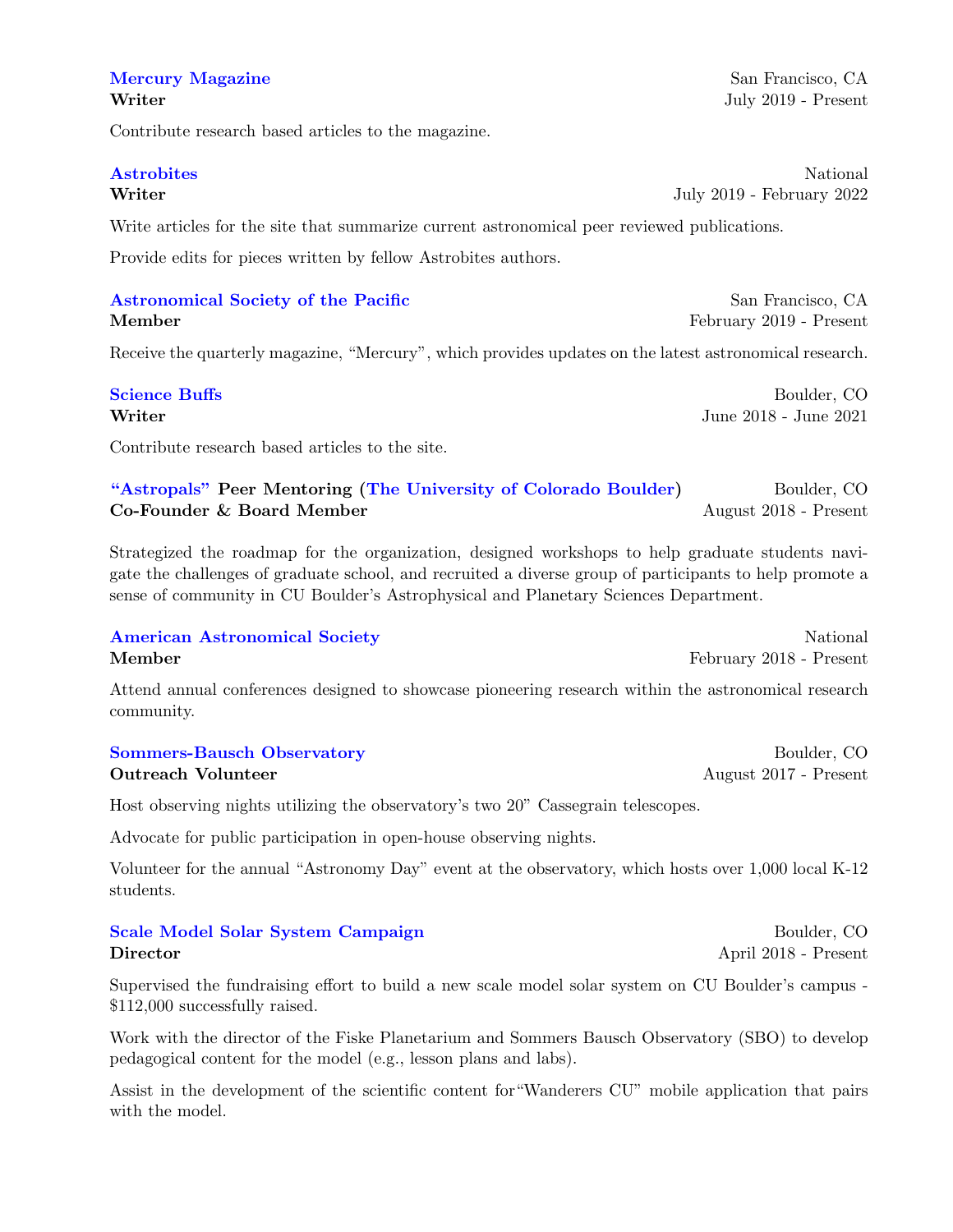Fiske Oversight Committee Member August 2017 - August 2020

Advised the committee on strategies to increase planetarium revenue, the volume of planetarium visitors, upgrade existing hardware, and conduct outreach projects.

# ["CU Cafe"](https://cucafeseminar.wordpress.com/) Diversity Initiative [\(The University of Colorado Boulder\)](https://www.colorado.edu/about) Boulder, CO **Outreach Director** August 2017 - May 2018

Promoted STEM scholarship, racial and ethnic diversity, community building, and mentorship by recruiting a diverse group of members, coordinating public talks for underrepresented visiting scientists, and collaborating with organizations on campus that shared the group's vision.

# [American Meteorological Society](https://www.ametsoc.org/ams/index.cfm/about-ams/) National National National National National National National National National National National National National National National National National National National National National N Member November 2015 - November 2017

Attended annual conferences showcasing pioneering research in the meteorological research community.

# [Boulder Astronomy and Space Society](https://boulderastro.org/about-bass/) **Boulder**, CO Member October 2014 - October 2017

Attended monthly lectures delivered by astronomers, astrophysicists, space industry experts.

Connected with local astronomers to view the night sky from the Sommers-Bausch Observatory in Boulder, CO.

# [The Planetary Society](https://www.planetary.org/about/) International Member April 2014 - April 2017

Received the quarterly magazine, "The Planetary Report", which offers astronomical updates from leading engineers and scientists in the field of planetary science.

Advocated for additional funding from Congress to fund NASA's planetary science budget and promote a global network of planetary astronomers.

# [Association of Lunar and Planetary Observers](http://alpo-astronomy.org/) and National National Resolution of Lunar and Planetary Observers Member February 2014 - February 2017

Received the quarterly publication, "The Journal", which serves as a medium for advancing astronomical work performed by professional and amateur astronomers.

Member December 2013 - December 2016

# [NASA Night Sky Network/ Astronomical League](https://nightsky.jpl.nasa.gov/about.cfm) National National

Shared NASA's science, technology, and missions updates with the public.

Received the quarterly newsletter, "The Reflector", which provides the latest information on new astronomical discoveries.

Attended monthly astronomy lectures and participated in dark sky observing events to view neighboring constellations, planetary events, and varying celestial phenomena.

# [Atlanta Astronomy Club](https://atlantaastronomy.org/about/) Atlanta, GA Member December 2013 - December 2015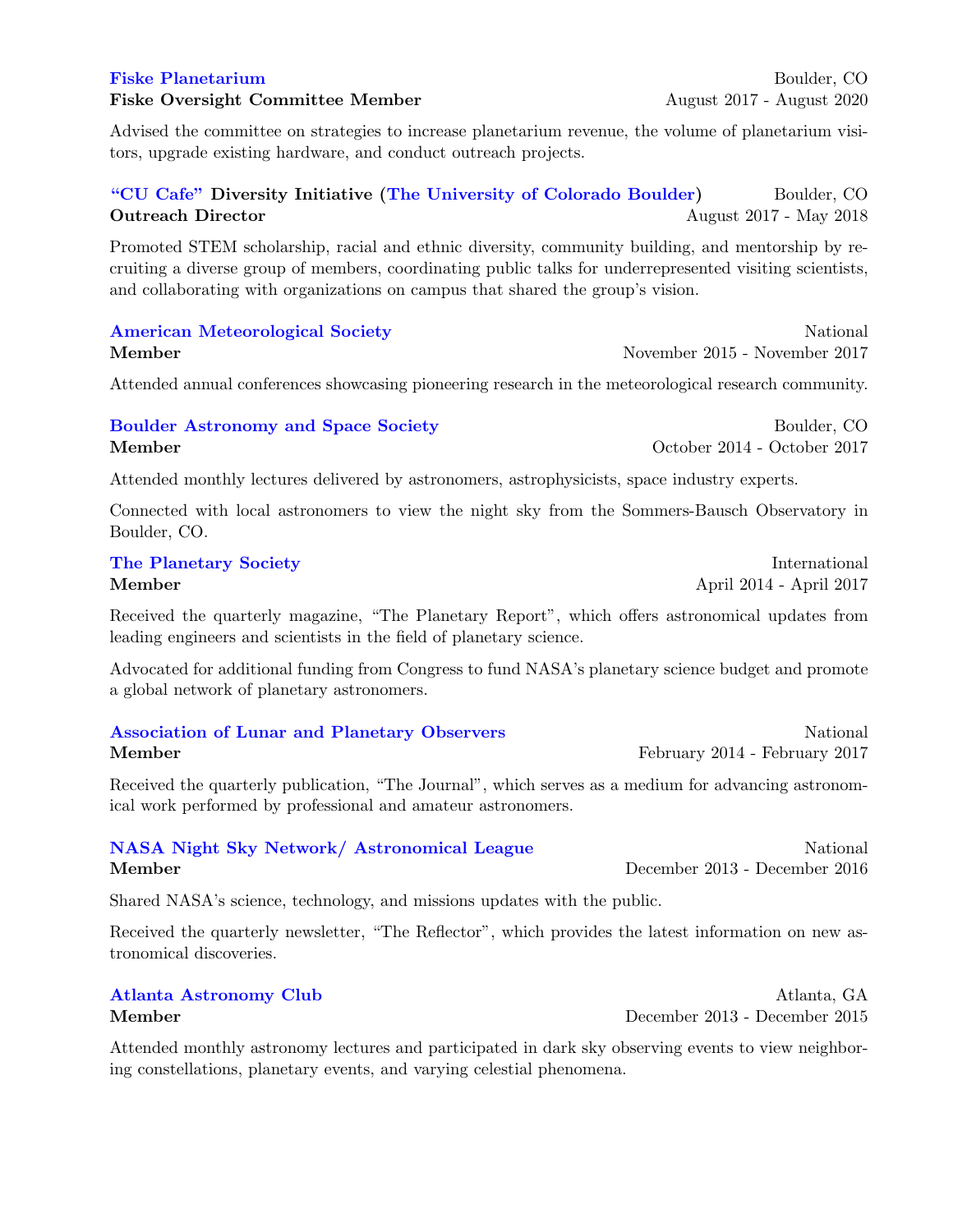# [Ryerson Astronomical Society](https://astro.uchicago.edu/RAS/) [\(The University of Chicago\)](https://www.uchicago.edu/about/) Chicago, IL Vice-President September 2012 - June 2013

Assisted in running weekly meetings, planning quarterly trips, and securing guest speakers.

**Dome Engineer** March 2012 - June 2013

Maintained the functionality and integrity of the dome on the Ryerson rooftop observatory.

## [Society for Physics Students](https://sps.uchicago.edu/index.html) [\(The University of Chicago\)](https://www.uchicago.edu/about/) Chicago, IL **Outreach Officer** March 2012 - June 2013

Networked with physical science organizations on campus to coordinate collaborative events, acquire guest speakers, and recruit new members.

### AWARDS & GRANTS

| CU Boulder Department of Astrophysical and Planetary Sciences                      |                          |  |
|------------------------------------------------------------------------------------|--------------------------|--|
| Chance Irick Cooke Graduate Fellowship (Excellence in Graduate Research): \$3,000. | October 2021             |  |
| Astrophysical Research Consortium/Sloan Digital Sky Survey Collaboration           |                          |  |
| Early Career Astronomer Award: \$1,200.                                            | March 2020               |  |
| CU Boulder Department of Astrophysical and Planetary Sciences                      |                          |  |
| Travel Grant: $$1,000$ .                                                           | April 2020               |  |
| <b>CU Boulder United Government of Graduate Students</b>                           |                          |  |
| Travel Grant: \$300.                                                               | February 2020            |  |
| Astrophysical Research Consortium/Sloan Digital Sky Survey Collaboration           |                          |  |
| Early Career Astronomer Award: \$1,200.                                            | February 2019            |  |
| Odyssey Scholarship (The University of Chicago)                                    | October 2008 - June 2013 |  |

### PRESS

Press: ["CU Fiske Planetarium Scale Model Solar System Ribbon Cutting Ceremony",](https://www.youtube.com/watch?v=8pHpncH8gJ8&t=105s) Chancellor's Office/ Fiske Planetarium, December 8, 2021.

Press: ["CU Boulder's Fiske Planetarium Installs Updated Version of Solar System on Campus",](https://drive.google.com/file/d/1UjXKDypRz9Lh4BQgop9kE0r4nZepj15c/view?usp=sharing) Mackenzie Eldred, Boulder Daily Camera, December 8, 2021.

Press: ["Hear Planets Sing As You 'Walk' Through Space In New Solar System Model ",](https://www.colorado.edu/today/2021/12/07/hear-planets-sing-you-walk-through-space-new-solar-system-model) Daniel Strain, CU Boulder Today, December 7, 2021.

Press: ["CU Boulder Grad Student Aims To Update Campus' Scale Model Solar System",](https://drive.google.com/file/d/1UjdKrlHSZyyEfVit5uwmKK1hrmTRh2GM/view?usp=sharing) Amy Bounds, Boulder Daily Camera, June 21, 2019.

# PUBLICATIONS & ABSTRACTS

# Research:

Publication: ["Towards a More Complete Optical Census of Active Galactic Nuclei, Via Spatially-](https://arxiv.org/abs/2201.07250)[Resolved Spectroscopy",](https://arxiv.org/abs/2201.07250) Julia M. Comerford, James Negus, et al. 2022, ApJ, Accepted.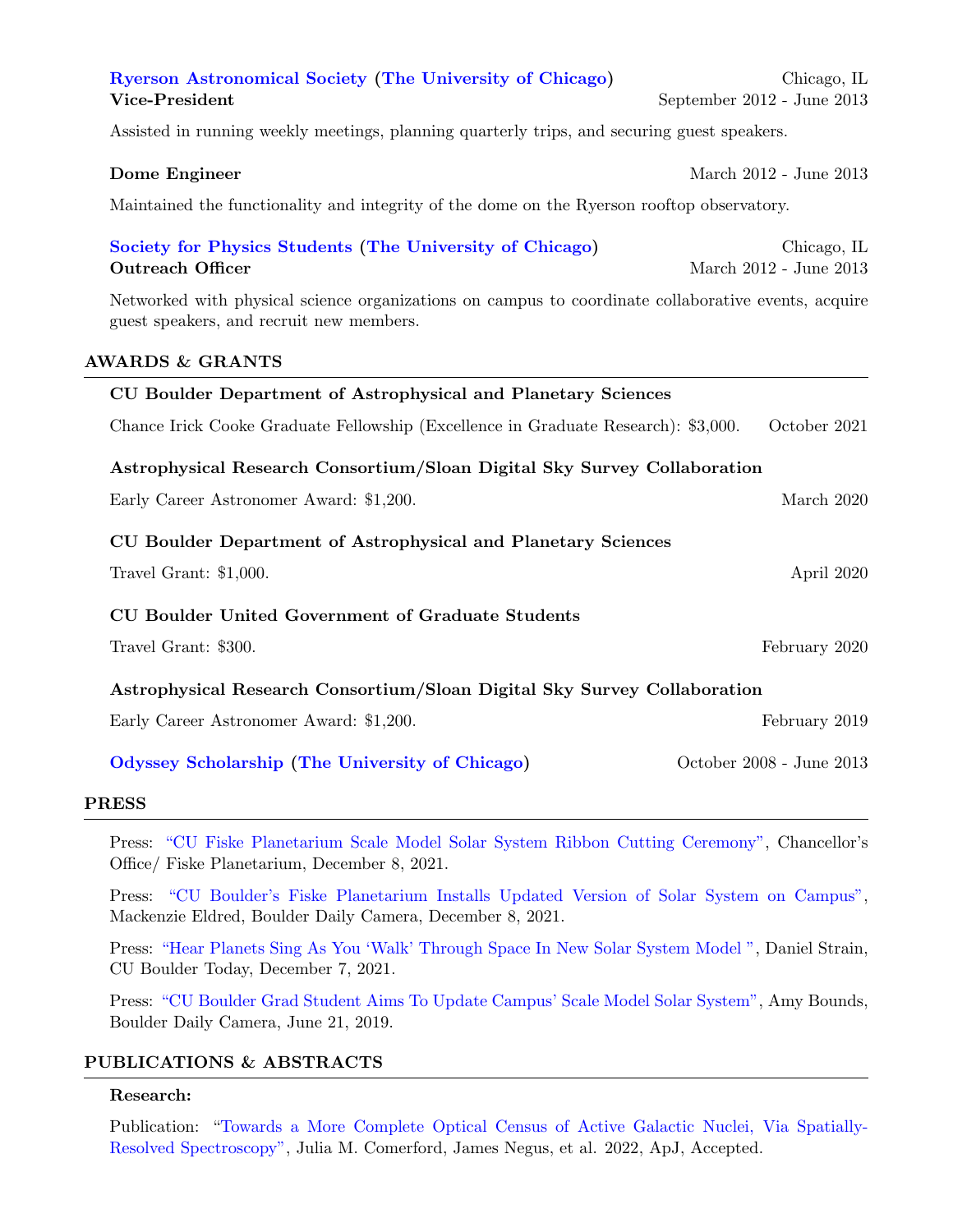Publication: ["The Physics of the Coronal Line Region for Galaxies in MaNGA",](https://iopscience.iop.org/article/10.3847/1538-4357/ac1343) James Negus, Julia M. Comerford, et al. 2021, ApJ, 920, 62.

Publication: ["A Catalog of 406 AGNs in MaNGA: A Connection between Radio-mode AGNs and Star](https://iopscience.iop.org/article/10.3847/1538-4357/abb2ae) [Formation Quenching"](https://iopscience.iop.org/article/10.3847/1538-4357/abb2ae), Julia M. Comerford, James Negus, et al. 2020, ApJ, 901, 159.

Conference Abstract: ["Studying AGN Activation in Galaxy Mergers",](https://ui.adsabs.harvard.edu/abs/2018AAS...23231803N/abstract) James Negus and Laura Blecha, American Astronomical Society, June, 2018.

Publication: ["A New Narrow Beam, Multi-Frequency Scanning Radiometer and Its Application to In-](https://www.sciencedirect.com/science/article/pii/S0169809516305105)[Flight Icing Detection",](https://www.sciencedirect.com/science/article/pii/S0169809516305105) David Serke, James Negus, et al., 2017, Atmospheric Research, Volume 185, Pages 84-91.

Conference Abstract: ["Icing Characterization Based on In-Situ Aircraft and Remote Sensing Platform](https://ams.confex.com/ams/97Annual/webprogram/Paper314898.html) [Observations",](https://ams.confex.com/ams/97Annual/webprogram/Paper314898.html) R. Ware, D. Berchoff, E. Campos, R. Carpenter, N. Cimini, J. Fisher, M. Freer, I. Gultepe, J. Henrie, P. Holbrook, M. Klein, G. Kok, S. McLaughlin, M. Murakami, J. Negus, S. Nesbitt, M. Nelson, S. Parkinson, K. Reed, L. Sankey, D. Serke, M. Sharkey, S. Tessendorf, R. Stone, and B. Williams, American Meterological Society, January, 2017.

Conference Abstract: ["Integrated Wind and Thermodynamic Profiling for High-Impact Nowcasting",](https://ams.confex.com/ams/97Annual/webprogram/Paper315322.html) R. Baxter, J. Bhate, L. Blanchette, D. Berchoff, C. B. Clements, B. Demoz, P. Drewniak, M. D. Eilts, J. M. Freedman, D. M. Holland, K. R. Knupp, E. Lau, S. A. McLaughlin, J. Negus, M. Nelson, G. Pandithurai, R. Parmentier, M. Rajeevan, K. Reed, P. Roller, N. Sette, L. Thobois, S. Vanderburg, P. Wiker, and T. Wilfong, American Meterological Society, January, 2017.

Conference Abstract: ["Boundary Layer Thermodynamic and Wind Observations for Improved Fog](https://ams.confex.com/ams/96Annual/webprogram/Paper280228.html) [and Marine Layer Modeling and Forecasting",](https://ams.confex.com/ams/96Annual/webprogram/Paper280228.html) R. Ware, L. Blanchette, D. Berchoff, W. Callahan, C. Clements, P. Croft, M. Eilts, P. Flatau, I. Gultepe, R. Hipschman, D. Holland, J. Kleissl, B. Koch, S. McLaughlin, M. Nelson, J. Negus, E. Osler, R. Parmentier, K. Reed, P. Roller, N. Sette, L. Thobois, S. Vandenburg, Y. Xie, and J. Zack, American Meterological Society, January, 2016.

### Outreach:

Publication: ["The Solar System to Scale"](https://drive.google.com/file/d/1-0_phOTiPaMJ3ErGBYipkeTXazqroAeY/view?usp=sharing), James Negus, Mercury Magazine, Winter 2022.

Publication: ["A New Scale-Model Solar System"](https://skyandtelescope.org/observing/stargazers-corner/a-new-scale-model-solar-system/), James Negus, Sky & Telescope, January 20, 2022.

Publication: ["Bringing a Scale Model Solar System to CU Boulder"](https://astrobites.org/2022/01/19/scale-solar-system/), James Negus, Astrobites, January 19, 2022.

Publication: ["Uncovering Hidden Active Galactic Nuclei in Dwarf Galaxies"](https://astrobites.org/2021/09/25/dwarf-agn-2/), James Negus, Astrobites, September 25, 2021.

Publication: ["Unidentified Flaring Object"](https://astrobites.org/2021/09/07/unidentified-flaring-object/), James Negus, Astrobites, September 7, 2021.

Publication: ["Shine On You Crazy Outflow!"](https://astrobites.org/2021/08/09/outflows/), James Negus, Astrobites, August 9, 2021.

Publication: ["ALMA's Glimpse Into Protoplanetary Disk Evolution"](http://asppublications.org//37RYL62T/2021pdfs/Win21.pdf), James Negus, Mercury Magazine, Winter 2021.

Publication: ["Gas and Dust Evolution Near a Cosmic Engine"](https://astrobites.org/2021/03/01/cosmic-engine/), James Negus, Astrobites, March 1, 2021.

Publication: ["The Eyes of GAIA: Peering Into Our Galaxy's Variable Nature"](https://astrobites.org/2020/12/12/the-eyes-of-gaia-peering-into-our-galaxys-variable-nature/), James Negus, Astrobites, December 12, 2020.

Publication: ["AGN Ionization: A Dance Between Photoionization and Shocks"](https://astrobites.org/2020/10/24/cosmic-dance/), James Negus, Astrobites, October 24, 2020.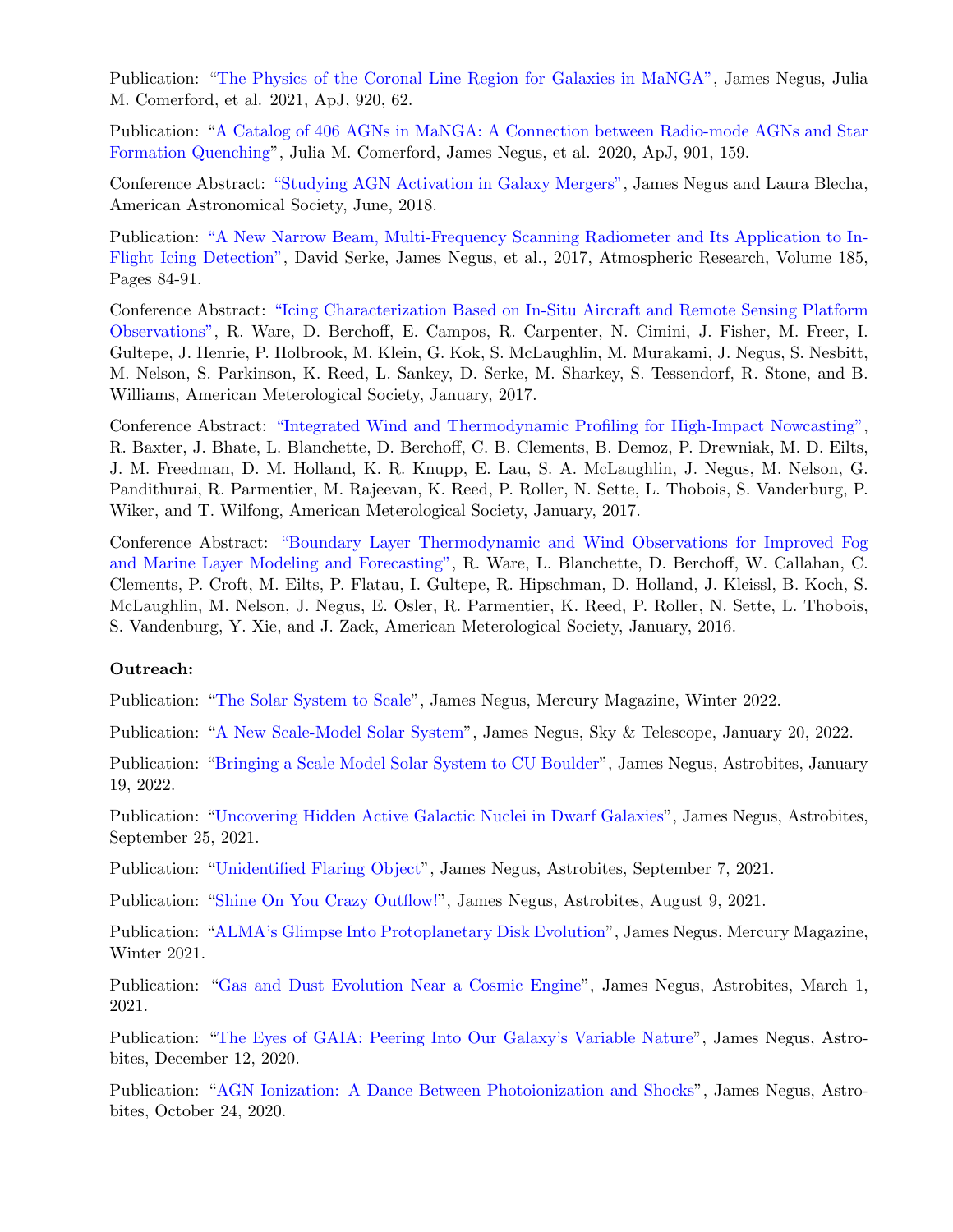Publication: ["Active Galactic Bulbs: Tracking Glowing Quasars"](https://astrobites.org/2020/09/09/xray-variability/), James Negus, Astrobites, September 9, 2020.

Publication: ["The Impact of Polar Ice on Our Planet's Evolution"](https://sciencebuffs.org/2020/07/28/polar-ice/), James Negus, Science Buffs, July 28, 2020.

Publication: ["Faint Jewels: Discovering The Brilliance of Dwarf Galaxies"](https://astrobites.org/2020/07/27/dwarf-agn/), James Negus, Astrobites, July 27, 2020.

Publication: ["Remnant Tales: Uncovering the Link Between Type Ia Supernova Ejecta and Planetary](https://astrobites.org/2020/05/14/remnant-tales/) [Nebulae"](https://astrobites.org/2020/05/14/remnant-tales/), James Negus, Astrobites, May 14, 2020.

Publication: ["Can Nuclear Star Clusters Help Trace Galactic Evolution?"](http://asppublications.org//37RYL62T/2020pdfs/Win20.pdf), James Negus, Mercury Magazine, Winter 2020.

Publication: ["Galactic Outflows: A Stellar Matter?"](https://astrobites.org/2020/03/04/galactic-outflows/), James Negus, Astrobites, March 4, 2020.

Publication: ["Uncovering a Cosmic Matter Reservoir"](https://astrobites.org/2020/02/03/cosmic-matter/), James Negus, Astrobites, February 3, 2020.

Publication: ["Are Supermassive Black Holes Galactic Regulators?"](https://astrosociety.org/news-publications/mercury-online/mercury-online.html/article/2019/08/27/are-supermassive-black-holes-galactic-regulators-), James Negus, Mercury Magazine, Summer 2019.

Publication: ["Are Supermassive Black Holes Galactic Regulators?"](https://astrosociety.org/news-publications/mercury-online/mercury-online.html/article/2019/08/27/are-supermassive-black-holes-galactic-regulators-), James Negus, Mercury Magazine, Summer 2019.

Publication: ["Ten-Hundred Word Challenge"](https://sciencebuffs.org/2019/02/04/ten-hundred-word-challenge-part-8/), James Negus, Science Buffs, February 4, 2019.

Publication[:"The Mysteries of Space: Supernovas Explained",](https://www.amazon.com/gp/product/1978505590/ref=dbs_a_def_rwt_hsch_vapi_taft_p1_i0) James Negus, Enslow Publishing, New York, NY, 2018.

Publication: ["The Mysteries of Space: Black Holes Explained",](https://www.amazon.com/gp/product/0766099636/ref=dbs_a_def_rwt_hsch_vapi_taft_p1_i1) James Negus, Enslow Publishing, New York, NY, 2018.

# Other:

Science Editor/ Reviewer: ["Totality! An Eclipse Guide in Rhyme and Science",](https://www.amazon.com/Totality-Eclipse-Guide-Rhyme-Science/dp/1937548864/ref=sr_1_8?qid=1649616782&refinements=p_27%3AJeffrey+Bennett&s=books&sr=1-8) Jeffrey Bennett, Big Kid Science, Boulder, Colorado, 2021.

### PRESENTATIONS & PODCASTS

### Research:

Presentation (Invited): "Using Coronal and Broad Line Detections to Investigate AGN in MaNGA", Galaxies and AGN Seminar and Journal Club, Space Telescope Science Institute, June 09, 2022.

Lightning Talk + Poster: ["Leveraging Integral Field Spectroscopy to Detect AGN in MaNGA"](https://drive.google.com/file/d/10jBWR0NkzcCrbJjClttiG5a8vX3QSXT3/view?usp=sharing), Large-Volume Spectroscopic Analyses of AGN and Star Forming Galaxies in The Era of JWST Conference, Space Telescope Science Institute, March 30, 2022.

Presentation (Invited): ["Coronal Lines: An Ideal Tracer for AGN Activity?"](https://drive.google.com/file/d/1U6dDDmY-RqylPpcrvWA6bmUccicM79V4/view?usp=sharing), Astronomy and Space Physics Seminar, University of Kansas, December 10, 2021.

Presentation (Invited): "Coronal Line Emission: A New Tool for Identifying AGN Activity?", The University of California Santa Cruz, October 26, 2021.

Presentation: ["Can Coronal Line Emission Effectively Trace AGNs in MaNGA?"](https://drive.google.com/file/d/1Jt0VSjQH9F9XAoSU7sN_4s6xIw-cvJNV/view?usp=sharing), SDSS-IV/ SDSS-V Collaboration Meeting, August 12, 2021.

Presentation: "The Physics of the Coronal Line Region for Galaxies in MaNGA", SDSS-IV/ SDSS-V Collaboration Meeting, June 22, 2020.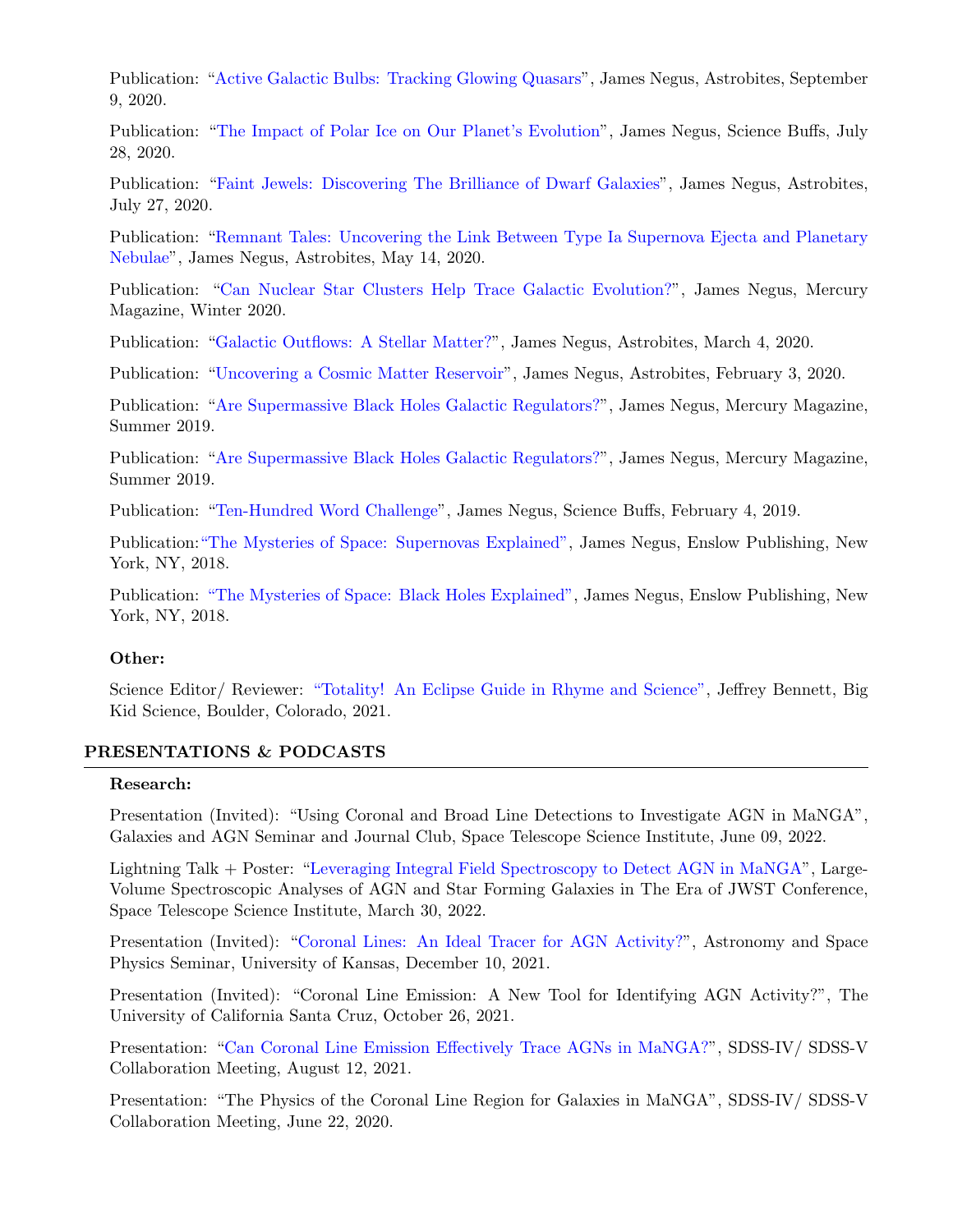Presentation (Master's Defense: High Pass): "The Physics of the Coronal Line Region for Galaxies in MaNGA", The University of Colorado Boulder, October 16, 2019.

Presentation: "Discovering AGN in MaNGA Through Coronal Line Observations", SDSS-IV/ MaNGA Collaboration Meeting, University of Oxford, April 1, 2019.

Presentation: "Tackling Galactic and Black Hole Coevolution", Speak Easy: A Science Communication Workshop for Researchers, The University of Colorado Boulder, February 24, 2019.

Presentation: "Tracing AGN in MaNGA Using Coronal Line Observations", 232<sup>nd</sup> American Astronomical Society Conference, Denver, CO, June 4 - 6, 2018.

# Outreach:

Panelist: ["The Clock Tower Project: A New Perspectice to Coordinate Climate Action",](https://theclocktowerproject.org/) Fiske Planetarium, April 08, 2022.

Presentation: ["Black Holes, Galaxies, and The Expanse with Jimmy Negus"](https://www.youtube.com/watch?v=IbWzhxaRwGI&t=1s), The LIUniverse, March 26, 2022.

Presentation Host: Corey Trujillo (Featured Speaker), "Arches: The Ancient Bones of Modern Architecture", Fiske Planetarium - Science Under the Dome, February 17, 2022.

Presentation: ["A View From Earth 2021 Holiday Special \(The Colorado Scale Model Solar System\)"](https://drive.google.com/file/d/1UToVPCtYQlpu1xpPdKO8695YKCd32oJT/view?usp=sharing), Fiske Planetarium - A View From Earth, December 14, 2021.

Presentation (Ribbon Cutting Ceremony): "Upgrading The Colorado Scale Model Solar System", Fiske Planetarium, December 8, 2021.

Keynote Presentation (Invited): ["A Career in Academia: Overcoming Barriers to Success"](https://drive.google.com/file/d/1R1tmvnUE8HEp4spFOfaENltungFFk-kT/view?usp=sharing), Bruin Brains Research Conference (Salt Lake City Community College), Salt Lake City, Utah, December 3, 2021.

Presentation: Introduced the Robert J. Trumpler Award Recipient (Gudmundur Kári Stefánsson -Princeton University), The Astronomical Society of the Pacific Awards Gala, November 19, 2021.

Presentation Host: Catherine Blume (Featured Speaker), ["Penrose Tilings, Quasicrystals, and Islamic](https://www.youtube.com/watch?v=5y3ESeAv7kQ&ab_channel=FiskePlanetarium) [Architecture"](https://www.youtube.com/watch?v=5y3ESeAv7kQ&ab_channel=FiskePlanetarium), Fiske Planetarium - Science Under the Dome, October 21, 2021.

Presentation: "The Evolution of Space Instrumentation: Where Do We Go From Here?", Brookdale Senior Living, Boulder, CO, July 15, 2021.

Presentation: ["A Crowded Orbit: The Co-Evolution of Satellites and Space Junk"](https://www.youtube.com/watch?v=PncoBzVCFzE&t=2271s), Fiske Planetarium - Science Under the Dome, April 15, 2021.

Presentation Host: Prasanth Prahladan (Featured Speaker), ["Future of the Autonomous Self: Per](https://www.youtube.com/watch?v=l33e4jQuHmc)[sonal Autonomy, Social Oppression and Social-Media"](https://www.youtube.com/watch?v=l33e4jQuHmc), Fiske Planetarium - Science Under the Dome, February 11, 2021.

Presentation Host: Erika Schreiber (Featured Speaker), ["Fires, Flooding, Heat Waves, Drought: Ex](https://www.youtube.com/watch?v=UqOZdP-5Deg)[treme Events in a Changing Climate"](https://www.youtube.com/watch?v=UqOZdP-5Deg), Fiske Planetarium - Science Under the Dome, November 19, 2020.

Presentation Host: Will Holsclaw (Featured Speaker), ["Black Marble: Exploring the Earth's Dark](https://www.youtube.com/watch?v=Gq9XCij34p4&t=3114s) [Side"](https://www.youtube.com/watch?v=Gq9XCij34p4&t=3114s), Fiske Planetarium - Science Under the Dome, September 17, 2020.

Podcast: ["Ep 56: The Fowl Ward"](https://buffstalkscience.com/2020/07/17/episode-56-the-fowl-ward/), Buffs Talk Science, June 16, 2020.

Presentation: ["Ep 1: Supermassive Black Holes and Where to Find Them"](https://www.youtube.com/watch?v=0kKEZcWUXk0), Fiske Planetarium - A View From Earth, June 21, 2020.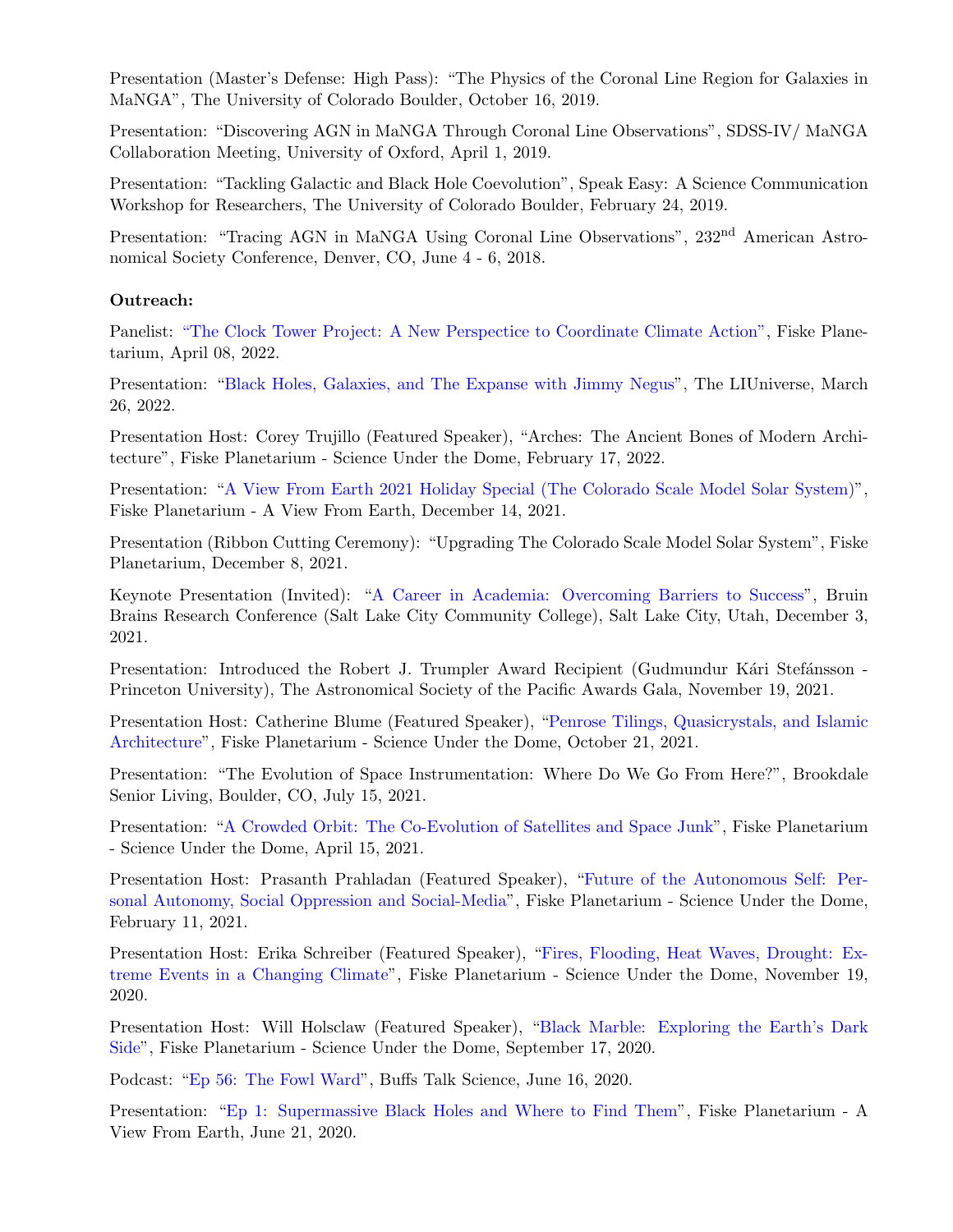Presentation: "Re-Envisioning The Colorado Scale Model Solar System", [ComSciCon20,](https://comscicon.com/) June 11, 2020.

Presentation: "The Future of NASA and Space Exploration", King Adult Day Enrichment Program for Multiple Sclerosis Patients, Westminster, CO, January 31, 2020.

Presentation: Introduced the Richard H. Emmons Award Recipient (Dr. Nick Schneider - University of Colorado Boulder), The Astronomical Society of the Pacific Awards Gala, San Francisco, CA, November 19, 2019.

Presentation: "Topics in Astronomy", Brookdale Senior Living, Boulder, CO, August 15, 2019.

Presentation: "Black Holes!", King Adult Day Enrichment Program for Multiple Sclerosis Patients, Westminster, CO, May 3, 2019.

# Academic (Non-Research):

Presentation (Paper Summary): "Late-Time X-ray Observations of the Transient Source Cygnus A-2", Research Group Meeting, The University of Colorado Boulder, February 23, 2022.

Presentation (Paper Summary): "SDSS-IV MaNGA: Type-1 AGN in the MPL-7 sample: Identification and Mutiwavelength Properties.", Research Group Meeting, The University of Colorado Boulder, November 16, 2021.

Presentation (Paper Summary): "SDSS-IV DR17: Final Release of MaNGA PyMorph Photometric and Deep Learning Morphological Catalogs", Research Group Meeting, The University of Colorado Boulder, November 3, 2021.

Presentation (Paper Summary): "FOBOS: A Next-Generation Spectroscopic Facility", Research Group Meeting, The University of Colorado Boulder, November 3, 2021.

Presentation: "Upheaval Dome: Impact vs. Diapirism", Planetary Field Geology, The University of Colorado Boulder, Canyonlands National Park, UT, October 15, 2021.

Presentation (Paper Summary): "The Nascent Milliquasar VT J154843.06+220812.6: Tidal Disruption Event or Extreme Accretion-State Change?", Research Group Meeting, The University of Colorado Boulder, September 7, 2021.

Presentation (Paper Summary): "High-Ionization Emission Line Ratios From Quasar Broad Line Regions: Metallicity or Density?", Research Group Meeting, The University of Colorado Boulder, June 30, 2021.

Presentation (Paper Summary): "Quantifying Feedback from Narrow Line Region Outflows in Nearby Active Galaxies. III. Results for the Seyfert 2 Galaxies Markarian 3, Markarian 78, and NGC 1068", Research Group Meeting, The University of Colorado Boulder, May 15, 2021.

Presentation (Paper Summary): "The Close Environments of Accreting Massive Black Holes are Shaped by Radiative Feedback", Research Group Meeting, The University of Colorado Boulder, February 3, 2021.

Presentation: "Supernovae Distributions in Spiral Arms ", Seminar in Astrophysics, The University of Colorado Boulder, September 24, 2020.

Presentation (Paper Summary): "Hidden AGN in Dwarf Galaxies Revealed by MaNGA: Light Echoes, Off-Nuclear Wanderers, and a New Broad-Line AGN", Research Group Meeting, The University of Colorado Boulder, July 30, 2020.

Presentation (Paper Summary): "Double-Peaked Balmer Emission Indicating Prompt Accretion Disk Formation in an X-Ray Faint Tidal Disruption Event", Research Group Meeting, The University of Colorado Boulder, April 15, 2020.